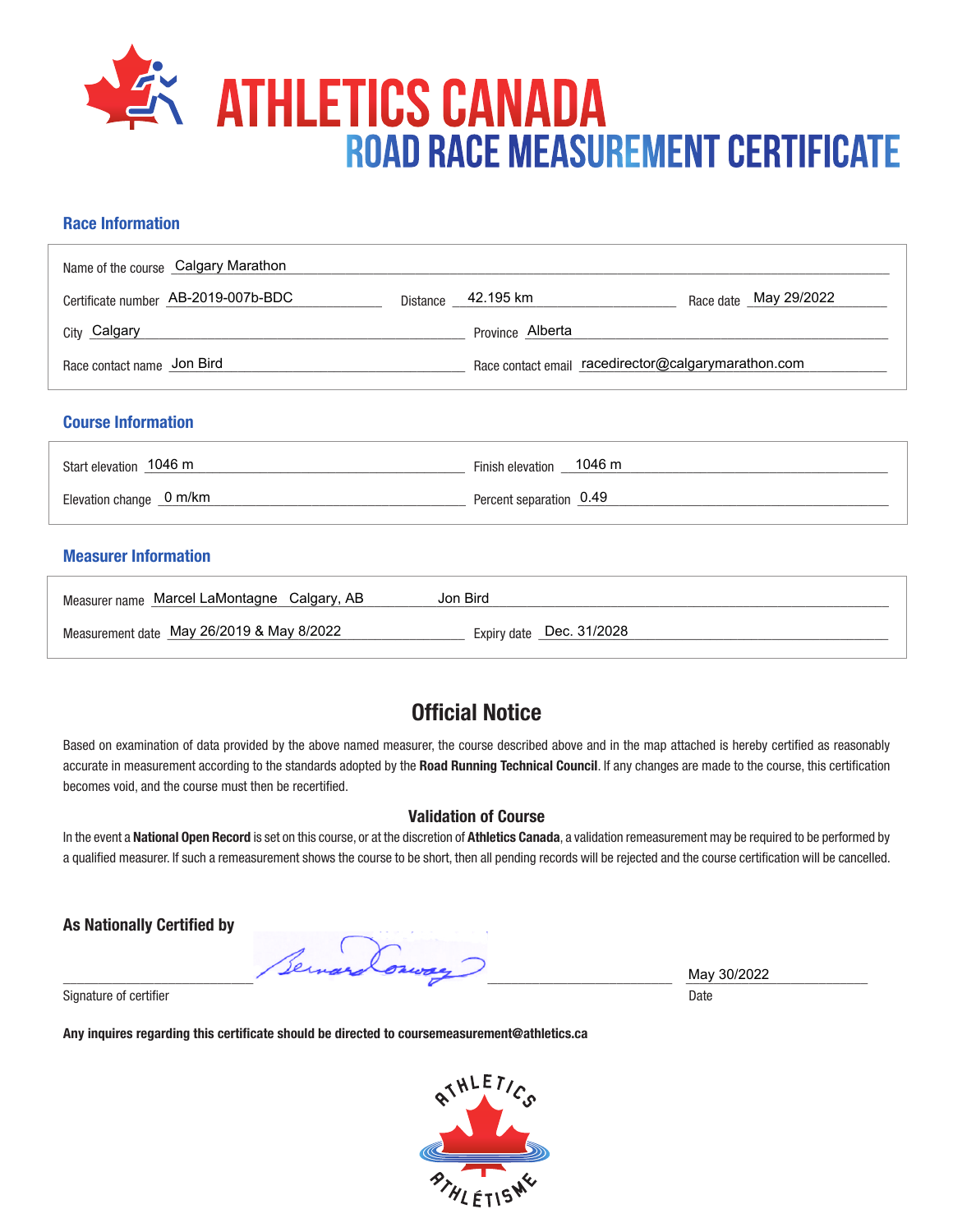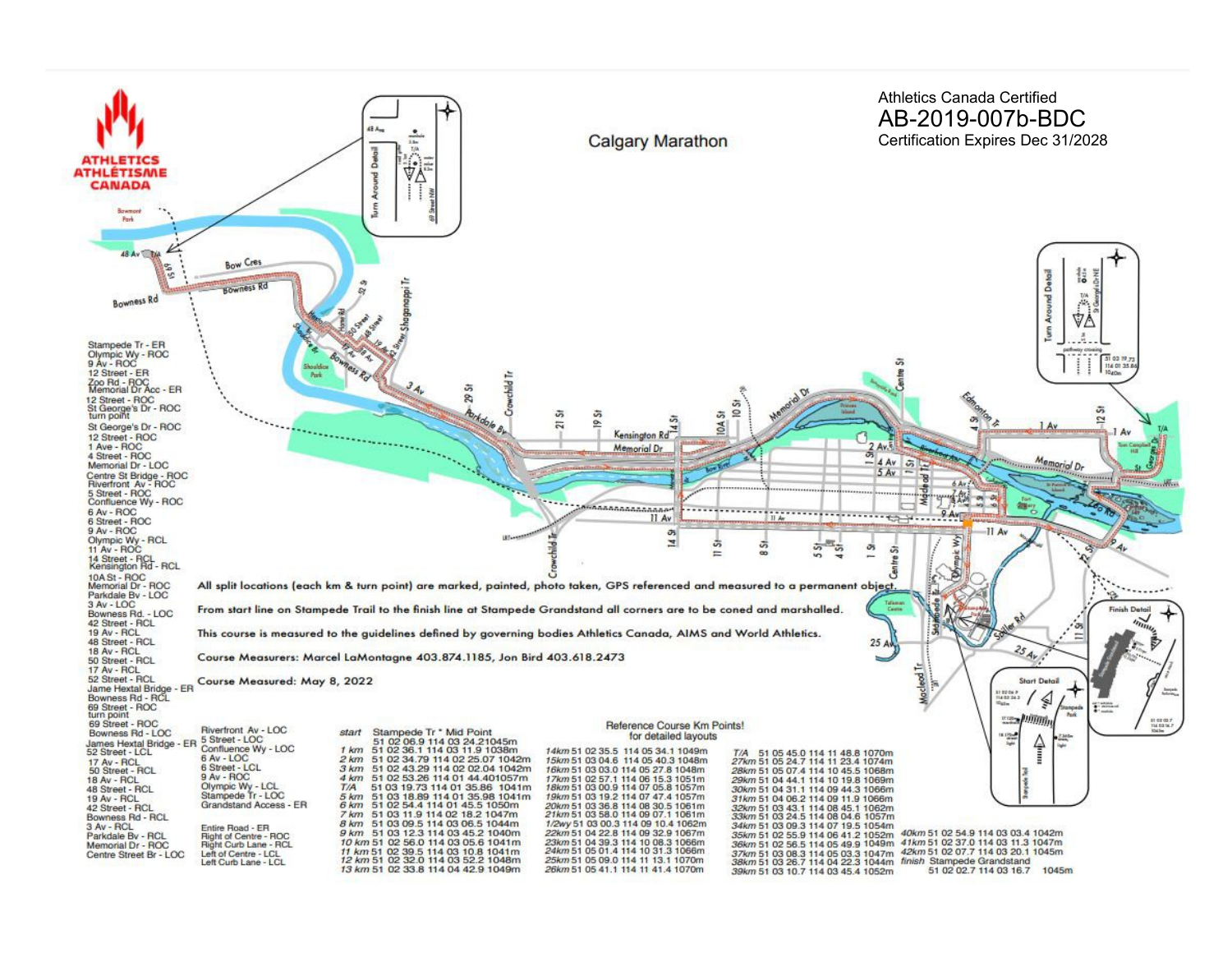| <b>Start Line</b>    | 51 02 06.9<br>114 03 24.2<br>1045m   | Stampede Tr, south side of crosswalk to Big 4 bldg. 7.360m<br>from street light to the south, east side, 18.170m rom street light<br>to the west, west side, 17.120m from manhole to the west, west<br>side. |
|----------------------|--------------------------------------|--------------------------------------------------------------------------------------------------------------------------------------------------------------------------------------------------------------|
| 1 km                 | 51 02 36.1<br>114 03 11.9<br>1038m   | Olympic Wy SE, in tunnel linking 4 street. 7.7m from street light,<br>in line with, centre of roadway.                                                                                                       |
| 2 km                 | 51 02 34 79<br>114 02 25.07<br>1042m | 9 Ave SE, in line with between #915 & 917. 0.2m from power<br>pole, south side.                                                                                                                              |
| 3 km                 | 51 02 43.29<br>114 02 02.04<br>1042m | Zoo Road SE, mid point between No Parking signs, 23m from<br>east end No Parking sign.                                                                                                                       |
| 4 km                 | 51 02 53.26<br>114 01 44.40<br>1057m | St George's Dr NE. 1.7m from 'No Stopping' sign south side of<br>roadway.                                                                                                                                    |
| turn point<br>4,976m | 51 03 19.73<br>114 01 35.86<br>1041m | St George's Dr NE. 5.1m north of pathway crossing, 4.5m from<br>manhole to north on roadway.                                                                                                                 |
| 5 km                 | 51 03 18.89<br>114 01 35.98<br>1041m | St George's Dr NE. At north entrance to Telus Spark. 1.4m from<br>roadside gutter, 1.3m from hydro pole 38-2 83-79.                                                                                          |
| 6 km                 | 51 02 54.4<br>114 01 45.5<br>1050m   | St George's Dr NE, in line with SBD path. 17.2m from street light<br>on south side of roadway.                                                                                                               |
| 7 km                 | 51 03 11.9<br>114 02 18.2<br>1047m   | 1 Av NE, at alley (east corner) between 9 & 9A Streets, north<br>side. 5.4m from hydro pole to east.                                                                                                         |
| 8 km                 | 51 03 09.5<br>114 03 06.5<br>1044m   | 4 Street NE, 2.9m from sign 'St Vladimir's Church' right arrow.                                                                                                                                              |
| 9 km                 | 51 03 12.3<br>114 03 45.2<br>1040m   | Centre St Bridge * mid point, north span, 35m south, north en-<br>trance                                                                                                                                     |
| <b>10 km</b>         | 51 02 56.0<br>114 03 05.6<br>1041m   | Riverfront Av SE, at 4 St LRT Flyover, east side. 4.3m east of<br>traffic light post on SE corner of intersection.                                                                                           |
| <b>11 km</b>         | 51 02 39.5<br>114 03 10.8<br>1041m   | 9th Av SE, immediately east of 4th Street. 1.3m from fire hydrant<br>on north side of roadway.                                                                                                               |

| 12 km        | 51 02 32.0<br>114 03 52.2<br>1048m | 11th Av SW, between Centre St & 1st Street SW, in line with<br>#110. 1.3m from Parking Plus unit.                  |
|--------------|------------------------------------|--------------------------------------------------------------------------------------------------------------------|
| 13 km        | 51 02 33.8<br>114 04 42.9<br>1049m | 11th Av SW, immediately east of 7th Street. 15.6m from street<br>light at corner, west side of parking lot access. |
| 14 km        | 51 02 35.5<br>114 05 34.1<br>1049m | 11th Av SW, in line with #1324. 10.8m from Park Plus unit.                                                         |
| 15 km        | 51 03 04.6<br>114 05 40.3<br>1048m | 14th Street NW, in line with #102. At north access lane to park-<br>ing lot, 1.3m from roadside gutter to north.   |
| 16 km        | 51 03 03.3<br>114 05 27.8<br>1048m | Memorial Dr NW, out & back section, 50m east, in line with<br>#1224.                                               |
| 17 km        | 51 02 57.1<br>114 06 15.3<br>1051m | Memorial Dr &* 19 St NW, 60m east, in line with alley to north.<br>3.1m from street light.                         |
| 18 km        | 51 03 00.9<br>114 07 05.8<br>1057m | Parkdale By NW & Crow Tr o/p, 75m west, 19.6m from street<br>light to the west.                                    |
| 19 km        | 51 03 19.2<br>114 07 47.4<br>1057m | Parkdale Bv NW at 29 St, 5.2m east of crosswalk control light.                                                     |
| 20 km        | 51 03 36.8<br>114 08 30.5<br>1061m | 3 Av * 37 St NW, 40m west. 8.9m east of street light, 4.2m from<br>corner post of pathway fence.                   |
| 21 km        | 51 03 58.0<br>114 09 07.1<br>1061m | Bowness Rd at 16 Av NW overpass, west side. 8.5m west of 16<br>Av overpass bridge support.                         |
| half way     | 51 03 00.3<br>114 09 10.4<br>1062m | Bowness Rd NW, line with access road from 16th Av WBD. 3.9m<br>from street light on south side of roadway.         |
| 22 km        | 51 04 22 8<br>114 09 32.9<br>1067m | 46 St at 19th Av NW, in line with #4638.                                                                           |
| 23 km        | 51 04 39.2<br>114 10 08.3<br>1066m | 17 Av * 52 St NW, 60m east, in line with #5228. 10.8m from<br>street light on south side of roadway.               |
| <b>24 km</b> | 51 05 01.4<br>114 10 31.3<br>1066m | Bowness Rd NW, 100m west Mary's Store, in line with #6135.<br>West side of driveway, 5.3m from street light.       |